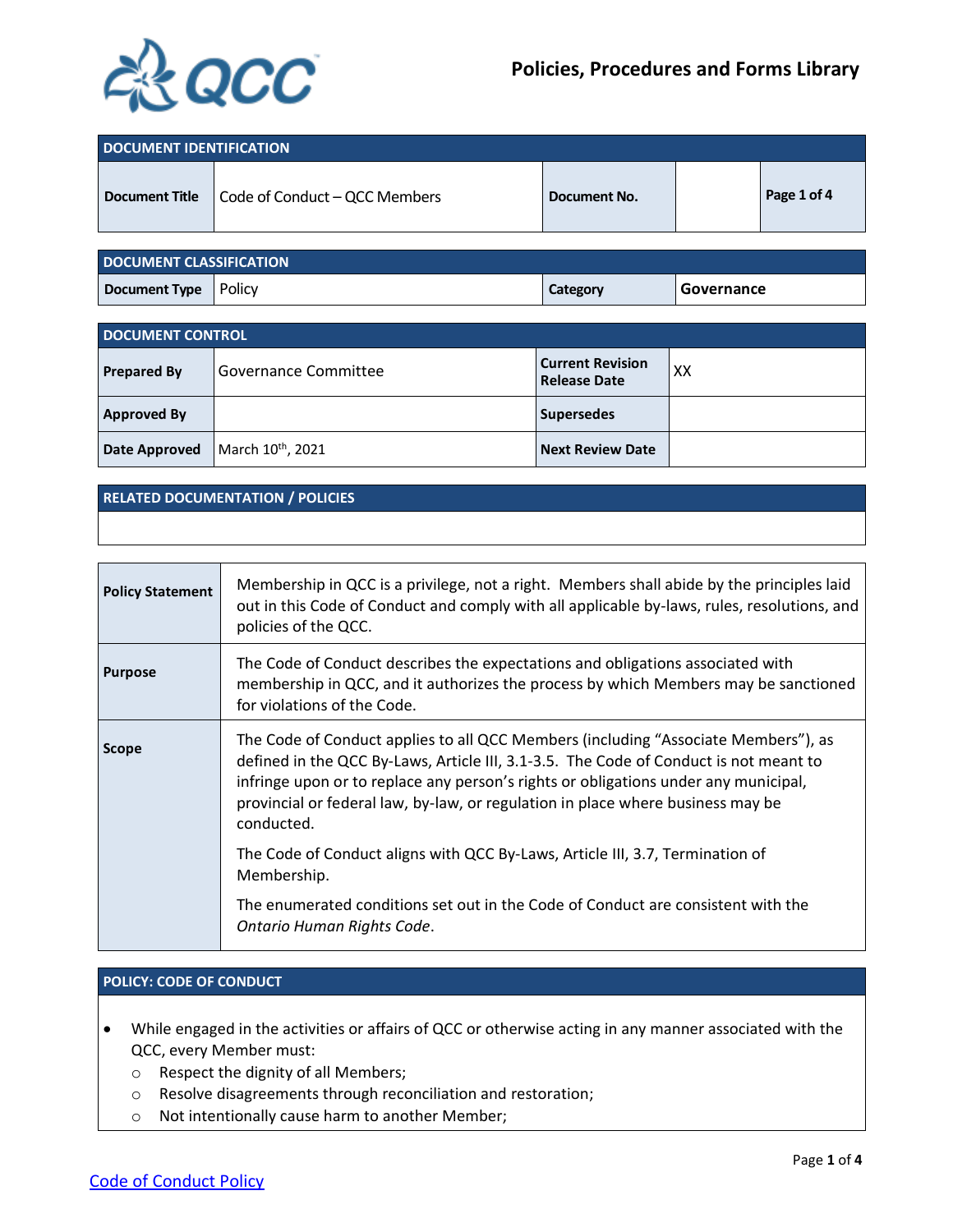- o Not engage in or incite harassment (of any kind) or physical, mental or social abuse; and
- o Not use insulting, harassing, prejudicial or otherwise abusive language or behaviour.
- Members shall not discriminate by reason of race, religious belief, colour, gender, mental or physical disability, marital status, ancestry, age, place of origin, family status, source of income, sexual orientation, or any other prohibited ground as set out in the *Ontario Human Rights Code*.
- Members shall not engage in conduct or make personal public statements likely to harm, defame or otherwise discredit QCC or its services, programs, or plans.
- Members shall not engage in conduct or make personal public statements likely to harm, defame, threaten, or otherwise discredit any Member, staff, organization, or guest participating in QCC affairs or activities.
- Every Member who volunteers with QCC has a fiduciary responsibility to the organization. By acting in the name of QCC, the volunteer is in a position of trust.
- Any Member who is on a board or a committee of QCC or is acting for or on behalf of QCC at any level in the organization must maintain the highest standards of confidentiality, including but not limited to compliance with the organizations Privacy Policy, regarding information obtained directly or indirectly through his or her involvement with the organization. This includes information about Members, employees, partners, contractors, job applicants, and other volunteers.
- Materials and programs developed for QCC are the property of the organization and are not to be used in situations external to the organization without prior approval of QCC Board or Executive Director.
- Members shall not use the confidential information obtained through their association with QCC to further their private interests and will otherwise avoid conflicts of interest.
- Members shall not submit a false or dishonest claim for reimbursement of expenses or commit fraud against QCC.
- Members shall not knowingly submit a false or vexatious complaint under the Code of Conduct.
- Without limiting the generality of the foregoing, if this Code of Conduct is in anyway inconsistent with the *Ontario Human Rights Code*, the *Ontario Human Rights Code* shall prevail.

# **Application of the Code**

- This Code of Conduct will be posted on the QCC website and, as such, will be available to all Members
- New Members must agree to abide by the Code of Conduct and will explicitly signify their agreement through the sign-up process.
- This Code of Conduct will be reviewed on a regular basis, however as a minimum, annually, to ensure its relevance and its support of good governance.
- Each Member is responsible for holding himself/herself accountable for behaving in accordance with the Code of Conduct. In addition, Members have a responsibility to hold each other accountable for behaving in accordance with the Code of Conduct.
- If a Member has concerns that the behaviour of another Member does not adhere to/respect the Code of Conduct, the Member is expected to: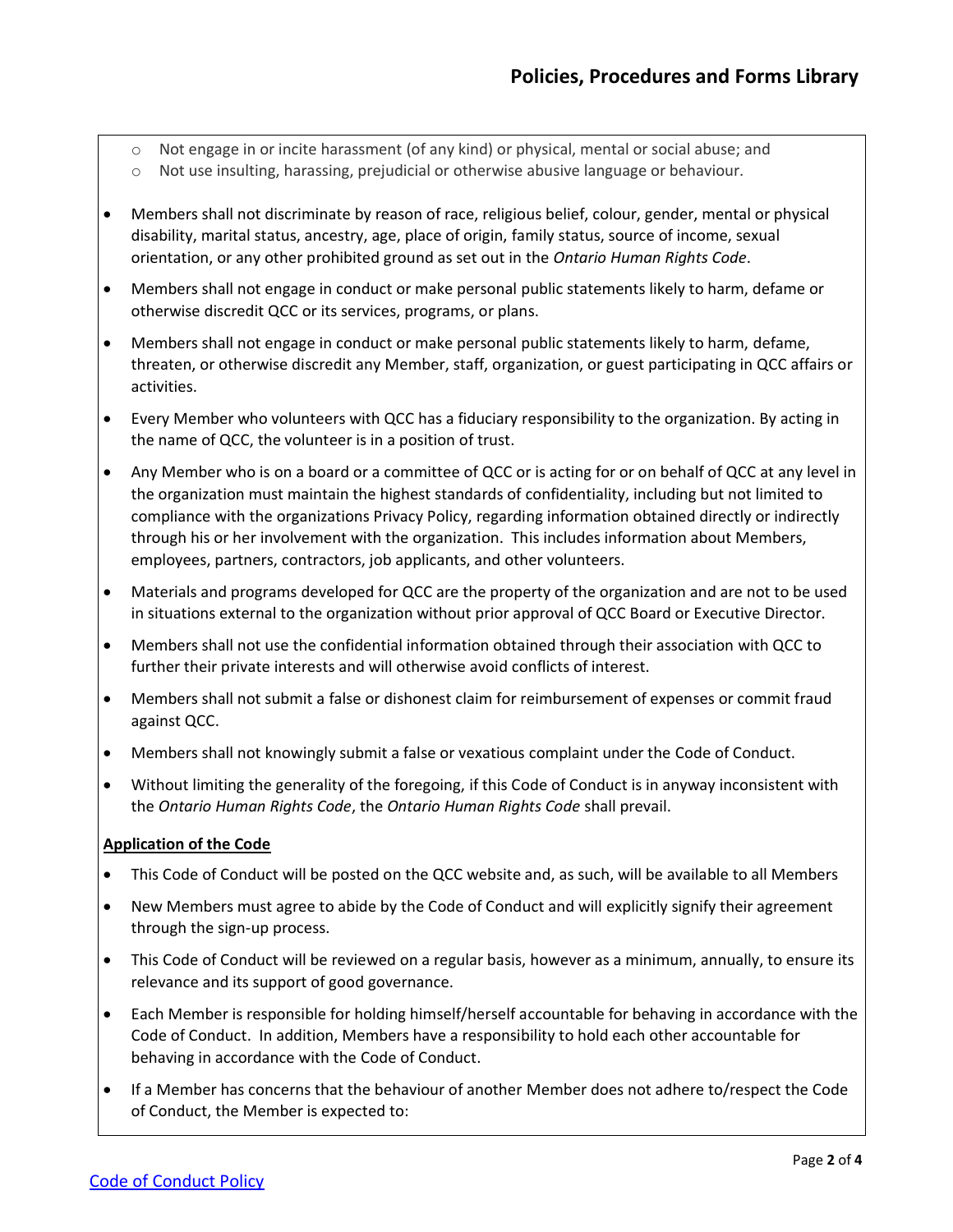- o Where possible, discuss his/her concern with the Member whose conduct was perceived to be inappropriate; and
- o For concerns that are not resolved, discuss their concern with the Executive Director or, for complaints involving the Executive Director or Directors of the board (other than the Chair of the Board), to the Chair of the Board.
- An accused Member has a right to know that a concern has been made and to respond to the complaint. The Executive Director or Chair of the board will inform the proponent of the complaint and seek to determine their understanding of the situation. Once a complaint has been verified the Executive Director or Chair of the Board will work together with the parties involved to identify suitable and agreeable remedies which could include such remedies as an apology, and an agreed upon change of behaviour etc.
- If the offending Member fails to recognize the concern, or take appropriate action, or the behaviour continues or the behaviour is considered so egregious that the sanctions against the offending Member may be warranted then the Executive Director or Chair of the Board shall prepare a summary of the alleged Code of Conduct breach and refer such breach to the full Board of Directors.
- For complaints alleging breaches of the Member Code of Conduct that are referred to the Board of Directors, the Board of Directors may (in their sole discretion and by simple majority vote) apply any of the sanctions or remedies outlined in the below section (Sanctions). The decision of the Board of Directors is final.
- Baseless claims of breaches of the Code of Conduct by a Member may also be referred to the Board of Directors by the Executive Director or Chair of the Board. If the Board of Directors finds, in its sole discretion that a Member has deliberately made allegations against another Member under the Code of Conduct which he or she knows to be false or baseless, for purposes that appear to be vexatious or malicious then the Board of Directors may (in their sole discretion and by simple majority vote) apply any of the sanctions or remedies outlined in the below section (Sanctions) against the accusing Member. The decision of the Board of Directors is final.

# **Sanctions**

- Sanctions that may be imposed by the Board of Directors for a violation of the Code of Conduct include the following:
	- o cautioning the Member (this can be given orally or in writing, is advisory in nature and is considered less severe than a censure);
	- o censuring the Member (this is a written expression of strong disapproval and is a formal condemnation);
	- o suspending all rights and benefits offered to Members through QCC membership for a minimum of one calendar year; and
	- $\circ$  If the breach of the Code of Conduct is sufficiently serious, the Board of Directors may determine that terminating the membership of the offending Member is warranted. This authority is granted in addition to the authority contained in QCC by-law Article III, 3.7 Termination of Membership.
- A Member sanctioned (including terminated Members) may request that their membership be reinstated by:
	- o making a formal request in writing to the Chair of the Board;